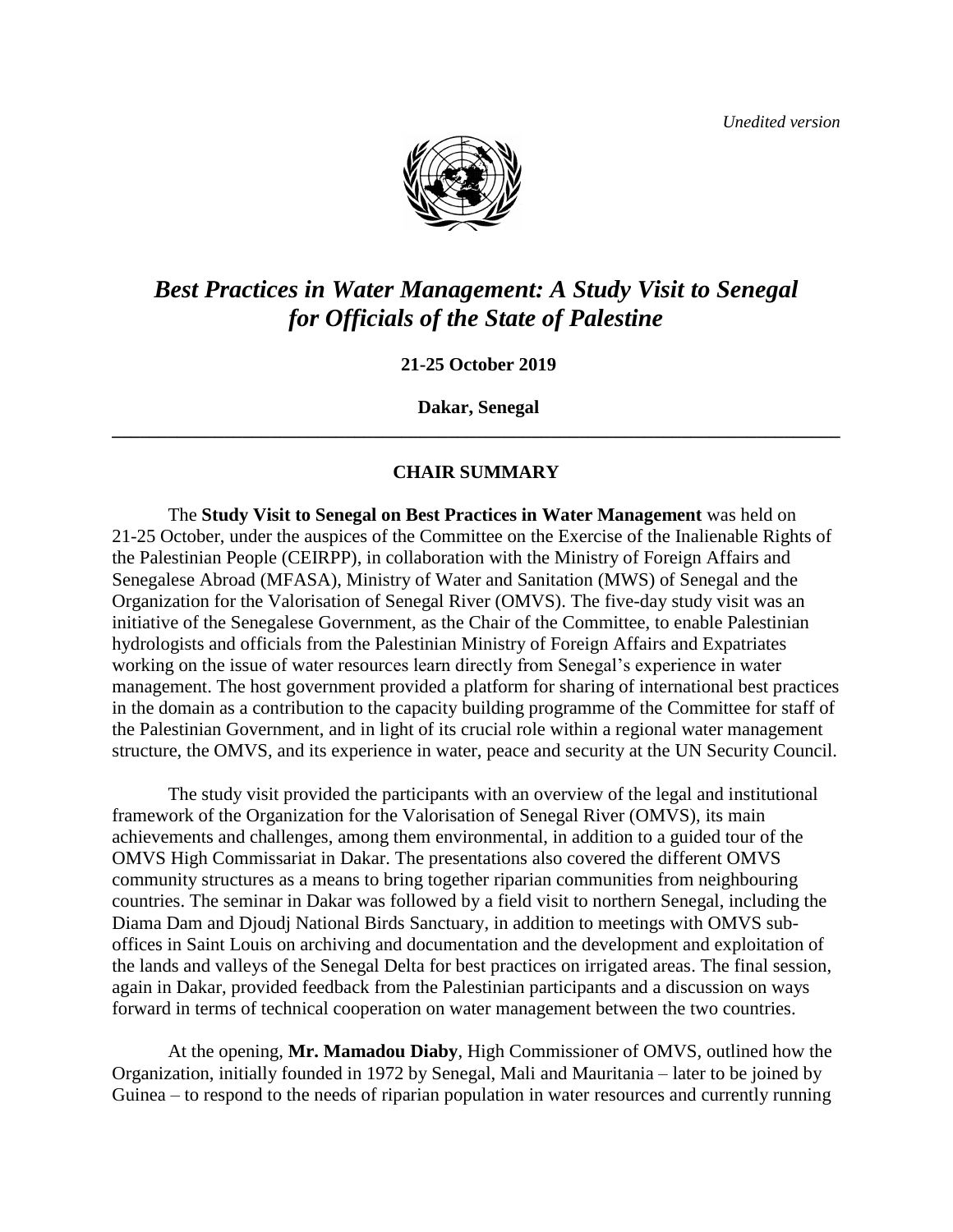an extensive programme of infrastructure projects and hydroelectrical dams, should be an inspiring case study for Palestinians, as it is based on the concept of resource sharing among users and not administrative entities. **Mr. Youssoupha Kamara**, Coordinator of the National OMVS Monitoring Unit at MWS, related the situation at the Senegal River to the case of Palestine at the climate and geopolitical levels. **Mr. Sonar Ngom**, Deputy General Secretary at MFASA, situated the visit within the framework of the Committee's mandate and South-South and Triangular Cooperation (SSTC). **Mr. Safwat Ibraghith**, Ambassador of Palestine in Senegal, lauded the host country for its consistent positions, since its independence, vis-à-vis the question of Palestine and its struggle for the inalienable rights of its people. He highlighted the role of Palestine as one of the first countries to address the needs and challenges in water resources, in terms of quality and quantity of potable water, existing infrastructures and wastewater treatment.

Representatives of OMVS, including legal advisors, gave presentations on the mandate of their organization, the legal context and its governance and institutional mechanisms aimed at achieving food sufficiency of riparian communities, reducing the vulnerability of the four countries' ecosystems and improving their economic growth. In addition to the establishment of specialized companies managing different infrastructure projects (e.g. SOGED for Diama Dam) under the auspices of the High Commissariat, the Senegalese experts presented on country-level cells implanted in the national Ministries of Water to interface between the national technical services and organs of OMVS. Furthermore, **Mr. Amadou Diallo**, Coordinator of the Office for Planning, Coordination and Follow-up of Programmes at MWS, detailed the OMVS roadmap for the establishment and implementation of the organization's programmes on good governance, integrated management of water resources, access to potable water, sanitation and management of rain waters and outlined how OMVS' multisectoral policy was articulated in line with SDG 6 on "Guaranteeing access to water and sanitation for all and ensuring the sustainable management of water resources".

Experts also highlighted the participatory approach used to involve different actors and beneficiaries of the Senegal River, in the framework of a large-scale project on the Integrated Management of Water and Development Resources for the Multiples Users in the Senegal River Basin. **Ms. Amy Kebe Mane**, expert in gender and public participation at OMVS, shared with the Palestinian audience the different phases of a US\$240 million project among the four countries, which uses a multisectoral approach for OMVS members' regional integration and improvement of the living conditions of their populations, as it covers the institutional support to OMVS and its agencies, sustainable management of lands and of aquatic plants in the Senegal Delta, among other sectors. The main coordination mechanisms to ensure the involvement of users from the riparian communities include local coordination committees, water user associations and cooperatives of user committees. These mechanisms allow for better information and ensure the implementation of projects in an effective manner, while involving all community components.

The seminar also included discussions on constraints and challenges posed by the management of the Senegal River as well as pilot projects put in place by the regional organization, including the above-mentioned structures, to counteract environmental problems. **Mr. Amadou Amine Ndiaye**, environment and sustainable development expert, spoke of the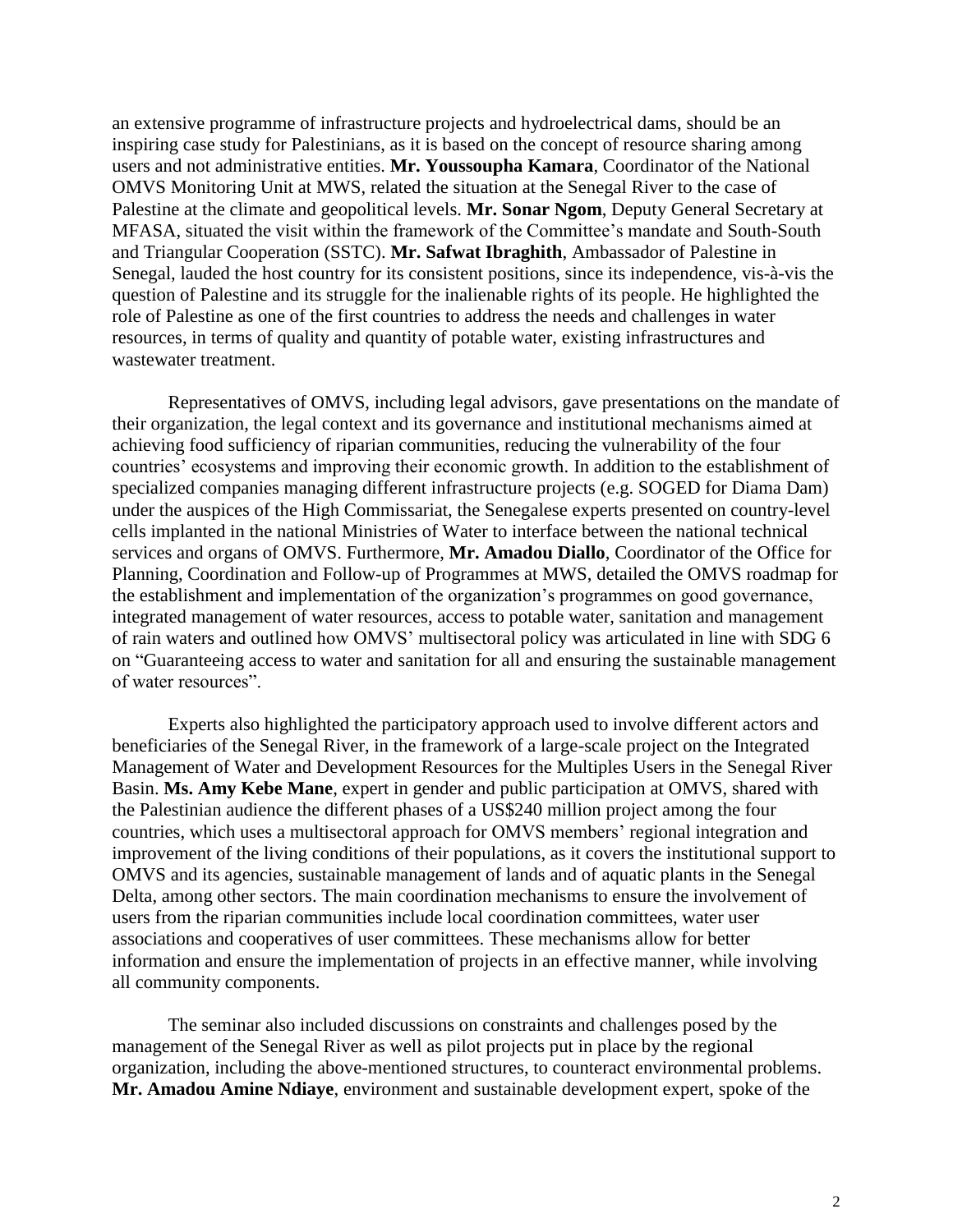degradation of lands leading to the salinization of soils in areas of high agricultural activity, erosion and sanding causing hydraulic axes to be obstructed, degradation of river banks endangering villages, and proliferation of aquatic plants such as typha affecting the ecosystem. With regards to the conservation of environment and biodiversity, OMVS highlighted the need to control the impact of major structural projects for water management (dams, irrigated perimeters) as well as training and sensitization of local populations on the sustainable use of resources, particularly in outlying areas of parks and nature reserves. The visit to the Djoudj Natural Bird Sanctuary served to illustrate one of the best practices in conservation of natural habitats in the framework of a large-scale project in water management. Onsite presentations demonstrated to the Palestinian participants how a regional structure such as OMVS serves to address in a concerted manner global environmental challenges including the gradual disappearance of large wildlife, shoreline erosion, anarchic deforestation, high population growth and changes in economic activities.

The experience of the Senegal River management has contributed to make Senegal a global player in the water sector, as explained by **Ambassador Abdoulaye Barro**, Deputy Permanent Representative of Senegal to the United Nations. Senegal identified water, peace and security as one of its main priorities during its third Security Council mandate 2016-17, while focusing on the preventive aspect in the context of water-related conflicts. Ambassador Barro referred to the Security Council "Arria-formula" Meeting of 22 April 2016, chaired by President Macky Sall, as a strategic step to showcase Senegal's vision and gauge the positions of Member States, notably the P5. This helped Senegal to advocate for cooperation and concerted action among states with shared water basins as a preventive measure and for the model of OMVS to be viewed as a successful one in the "inevitable race [of States] to control water, which has become more than just a natural resource, a product clad in a geostrategic and security challenge."

Throughout the five-day visit, the Palestinian officials, representing their Ministries of Water, Agriculture, Environment and of Foreign Affairs and Expatriates, shared their experience and compared the challenges highlighted by OMVS experts with those in the occupied Palestinian territory (oPt). Participants underlined that in the oPt water was a political, not a management issue. Israel has full authority over water resources in the oPt and must consent to all projects for its exploitation. In recent years, the Palestinian Government had launched several initiatives, and even opened partnerships with the private sector but investment companies continue to face administrative challenges from the Occupying power. In consequence, Palestinians suffer from a substantial shortage of water. In addition to withholding and controlling its water resources, Israel treats all used water from the oPt, including the one from the illegal Israeli settlements, and sells it back to the Palestinian Government at exorbitant prices.

Despite the challenges emanating from the Israeli occupation, the Palestinian state has developed an unprecedented expertise in water management and irrigation techniques and excels in overcoming the endless bureaucratic barriers put forth by the Israeli occupier. The Palestinian participants considered the study visit as a stepping stone to develop technical partnerships between the State of Palestine and Senegal. The tours to the OMVS High Commissariat and regional offices, in addition to the different presentations from the Senegalese counterparts, have shed light on documentation and archiving techniques as well as planning and coordination